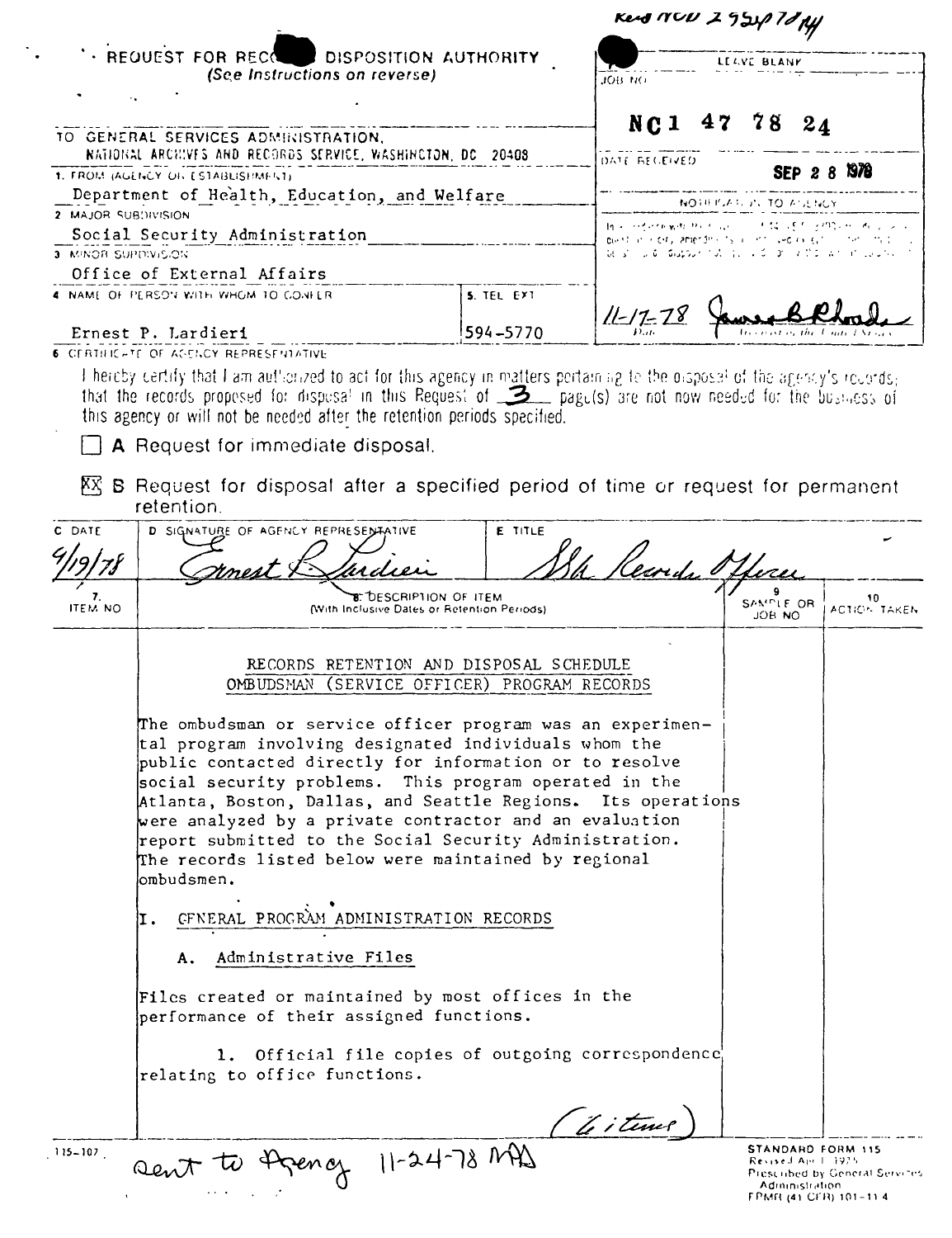| ON BOL<br>Request for Records Disposition Authority-Continuation |                                                                                                                                                                                                                                                                                                                                                                                                                                                                                                                                                                                                               |  | PAGE OF 3           |                           |
|------------------------------------------------------------------|---------------------------------------------------------------------------------------------------------------------------------------------------------------------------------------------------------------------------------------------------------------------------------------------------------------------------------------------------------------------------------------------------------------------------------------------------------------------------------------------------------------------------------------------------------------------------------------------------------------|--|---------------------|---------------------------|
| 7.<br>ITEM NO                                                    | 0. DESCRIPTION OF ITEM<br>(With Inclusive Dates or Retention Periods).                                                                                                                                                                                                                                                                                                                                                                                                                                                                                                                                        |  | SAMPLE OR<br>ON BOL | 10<br><b>ACTION TAKEN</b> |
|                                                                  | 2.<br>Comments on draft reports, studies, and pro-<br>posals prepared by other offices.                                                                                                                                                                                                                                                                                                                                                                                                                                                                                                                       |  |                     |                           |
|                                                                  | 3. Contributions to and/or comments on proposed<br>legislation.                                                                                                                                                                                                                                                                                                                                                                                                                                                                                                                                               |  |                     |                           |
|                                                                  | 4. Suggestion evaluations.                                                                                                                                                                                                                                                                                                                                                                                                                                                                                                                                                                                    |  |                     |                           |
|                                                                  | 5. Program and management reports, including<br>overtime and staffing reports, workload and production<br>reports, and other reports prepared to submit narrative<br>or statistical data to management offices.                                                                                                                                                                                                                                                                                                                                                                                               |  |                     |                           |
|                                                                  | Destroy 2 years after the close of the calendar year in<br>which dated.                                                                                                                                                                                                                                                                                                                                                                                                                                                                                                                                       |  |                     |                           |
|                                                                  | В.<br>Working Files                                                                                                                                                                                                                                                                                                                                                                                                                                                                                                                                                                                           |  |                     |                           |
|                                                                  | Nonessential working papers retained for reference<br>purposes by staff members. Included are extra copies of<br>official file material, supporting or background papers<br>used in developing official files but not needed as part<br>of the official file, studies or similiar material not<br>acted upon, papers used as administrative aids, and papers<br>that do not serve as a basis for official action.<br>Destroy after 2 years or when no longer needed for<br>reference, whichever is earlier.                                                                                                   |  |                     |                           |
|                                                                  |                                                                                                                                                                                                                                                                                                                                                                                                                                                                                                                                                                                                               |  |                     |                           |
|                                                                  | PROGRAM RECORDS<br>11.                                                                                                                                                                                                                                                                                                                                                                                                                                                                                                                                                                                        |  |                     |                           |
|                                                                  | Problem Case Files<br>А.                                                                                                                                                                                                                                                                                                                                                                                                                                                                                                                                                                                      |  |                     |                           |
|                                                                  | A working file developed in the resolution of problem<br>social security cases. Documentation in these files may<br>include Form SSA-3475, Ombudsman Summary Contact; Master<br>Beneficiary Record and Supplemental Security Record<br>queries; correspondence; and copies of any other docu-<br>mentation relating to the particular problem. Official<br>copies of claims-related materials are sent to the<br>appropriate locations (district offices, program service<br>centers, the Bureau of Disability Insurance, etc.) for<br>maintenance in the claims folder.<br>Destroy 1 year after last action. |  |                     |                           |
|                                                                  |                                                                                                                                                                                                                                                                                                                                                                                                                                                                                                                                                                                                               |  |                     |                           |

 $\label{eq:2.1} \frac{d\mathbf{y}}{d\mathbf{x}} = \frac{d\mathbf{y}}{d\mathbf{x}} + \frac{d\mathbf{y}}{d\mathbf{x}} + \frac{d\mathbf{y}}{d\mathbf{x}} + \frac{d\mathbf{y}}{d\mathbf{x}} + \frac{d\mathbf{y}}{d\mathbf{x}}.$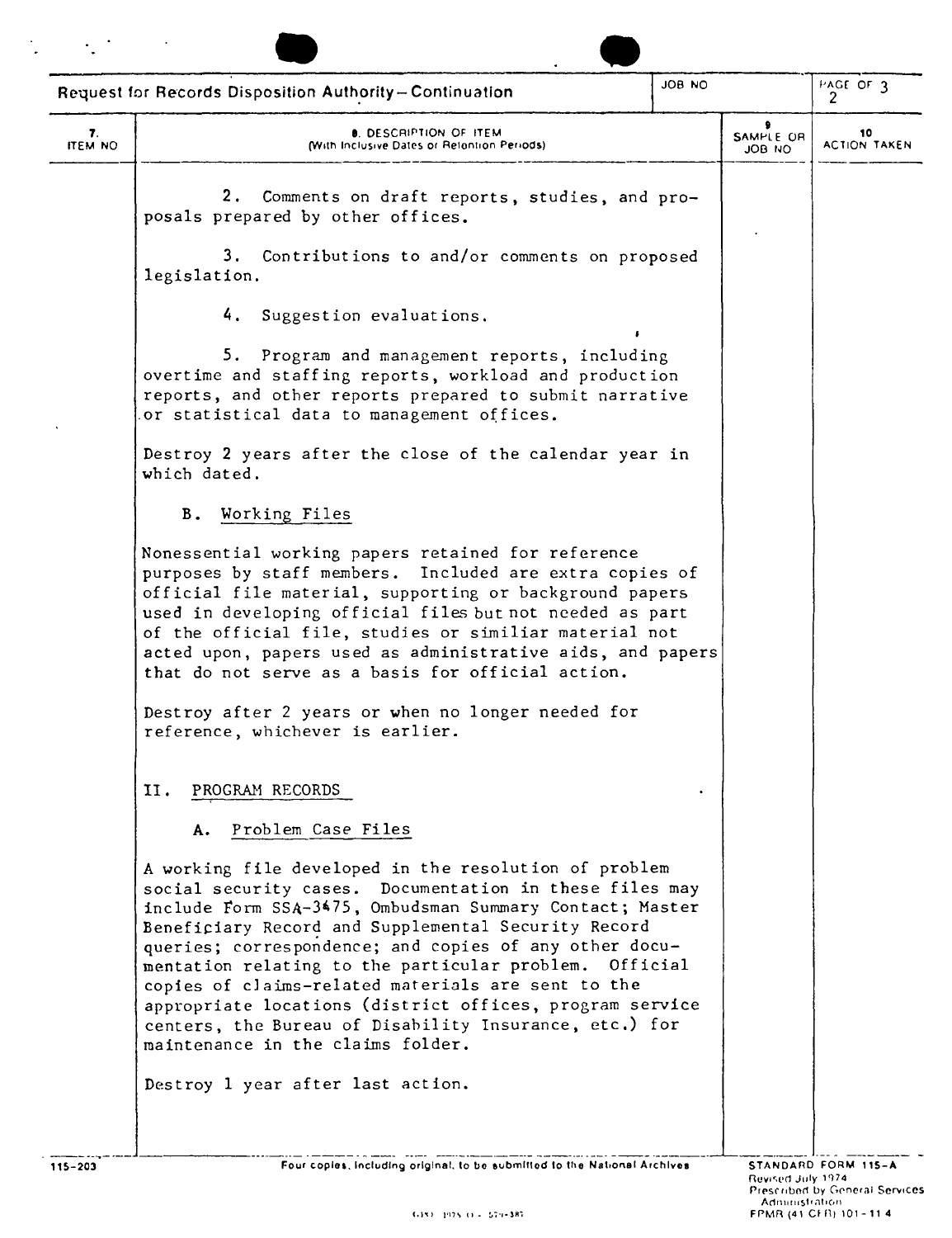| <b>JOB NO</b><br>Request for Records Disposition Authority-Continuation |                                                                                                                                                                                                                                                                                                                                                                                    |  |                     | PAGE OF 3<br>3            |  |
|-------------------------------------------------------------------------|------------------------------------------------------------------------------------------------------------------------------------------------------------------------------------------------------------------------------------------------------------------------------------------------------------------------------------------------------------------------------------|--|---------------------|---------------------------|--|
| 7.<br><b>ITEM NO</b>                                                    | <b>B</b> DESCRIPTION OF ITEM<br>(With Inclusive Dates or Retention Periods)                                                                                                                                                                                                                                                                                                        |  | SAMPLE OR<br>JOB NO | 10<br><b>ACTION TAKEN</b> |  |
|                                                                         | B. Daily Log                                                                                                                                                                                                                                                                                                                                                                       |  |                     |                           |  |
|                                                                         | A daily log sheet recording requests for assistance<br>received from members of the public. Information on the<br>log consists of name, social security number, telephone<br>number, and nature of problem. This information is used<br>by the contractor to contact the individual to determine<br>the quality of ombudsman's response and successes in<br>resolving the problem. |  |                     |                           |  |
|                                                                         | Destroy after 6 months.                                                                                                                                                                                                                                                                                                                                                            |  |                     |                           |  |
|                                                                         | C. Public Inquiry File                                                                                                                                                                                                                                                                                                                                                             |  |                     |                           |  |
|                                                                         | Informational inquiries received from members of the<br>public regarding social security programs. These<br>inquiries do not result in the development of a problem<br>case file. Documents in this file include copies of<br>public inquiries, copies of responses, and related<br>correspondence.                                                                                |  |                     |                           |  |
|                                                                         | Destroy after 6 months.                                                                                                                                                                                                                                                                                                                                                            |  |                     |                           |  |
|                                                                         | D. Publicity Materials                                                                                                                                                                                                                                                                                                                                                             |  |                     |                           |  |
|                                                                         | Various publicity materials, such as motion pictures and<br>printed handout materials, used to publicize the<br>ombudsman program. Materials may be used for radio,<br>television, or newspaper features.                                                                                                                                                                          |  |                     |                           |  |
|                                                                         | Destroy when superseded or obsolete.                                                                                                                                                                                                                                                                                                                                               |  |                     |                           |  |
|                                                                         |                                                                                                                                                                                                                                                                                                                                                                                    |  |                     |                           |  |
|                                                                         |                                                                                                                                                                                                                                                                                                                                                                                    |  |                     |                           |  |
|                                                                         |                                                                                                                                                                                                                                                                                                                                                                                    |  |                     |                           |  |
|                                                                         |                                                                                                                                                                                                                                                                                                                                                                                    |  |                     |                           |  |
|                                                                         |                                                                                                                                                                                                                                                                                                                                                                                    |  |                     |                           |  |
|                                                                         |                                                                                                                                                                                                                                                                                                                                                                                    |  |                     |                           |  |
|                                                                         |                                                                                                                                                                                                                                                                                                                                                                                    |  |                     |                           |  |

 $\ddot{\phantom{a}}$